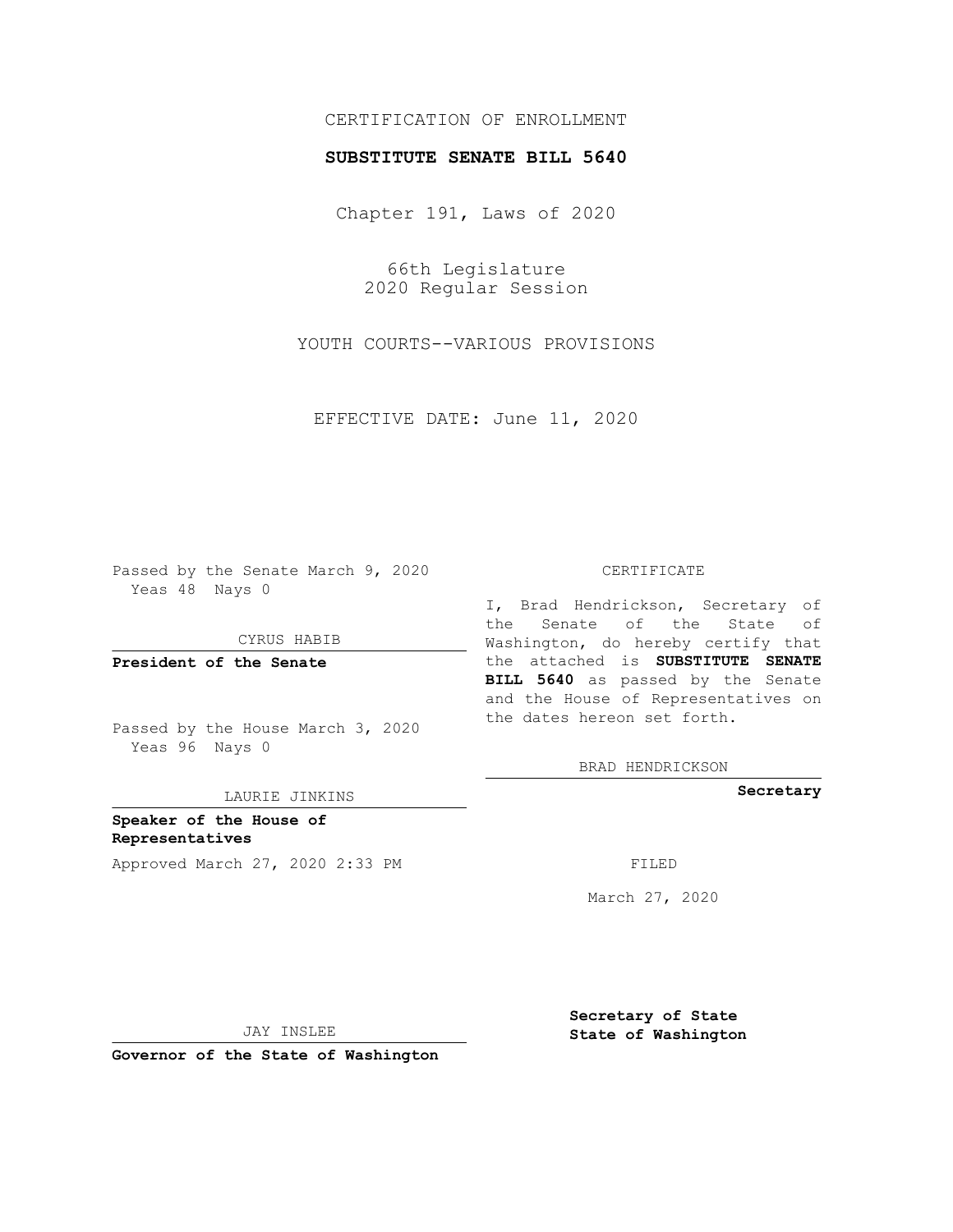### **SUBSTITUTE SENATE BILL 5640**

AS AMENDED BY THE HOUSE

Passed Legislature - 2020 Regular Session

## **State of Washington 66th Legislature 2020 Regular Session**

**By** Senate Human Services, Reentry & Rehabilitation (originally sponsored by Senators Holy, Pedersen, Wellman, Billig, Padden, Becker, Warnick, Short, Hasegawa, Walsh, Bailey, Wilson, C., and Kuderer)

READ FIRST TIME 01/23/20.

1 AN ACT Relating to youth courts; amending RCW 3.72.005, 3.72.010, 2 3.72.020, and 3.72.040; and reenacting and amending RCW 13.40.250.

3 BE IT ENACTED BY THE LEGISLATURE OF THE STATE OF WASHINGTON:

4 **Sec. 1.** RCW 3.72.005 and 2017 c 9 s 1 are each amended to read 5 as follows:

6 The definitions in this section apply throughout this chapter 7 unless the context clearly requires otherwise.

 (1) "Court" when used without further qualification means the district court under chapter 3.30 RCW, the municipal department under chapter 3.46 RCW, or the municipal court under chapter 3.50 or 35.20 11 RCW.

12 (2) "Traffic infraction" means those acts defined as traffic 13 infractions by RCW 46.63.020.

 (3) "Transit infraction" means an infraction issued by a transit authority as defined in RCW 9.91.025(2)(c), including those infractions authorized under RCW 35.58.580, 36.57A.230, and 17 81.112.220.

18 (4) "Youth court" means an alternative method of hearing and 19 disposing of traffic infractions, transit infractions, or civil 20 infractions for juveniles age sixteen or seventeen.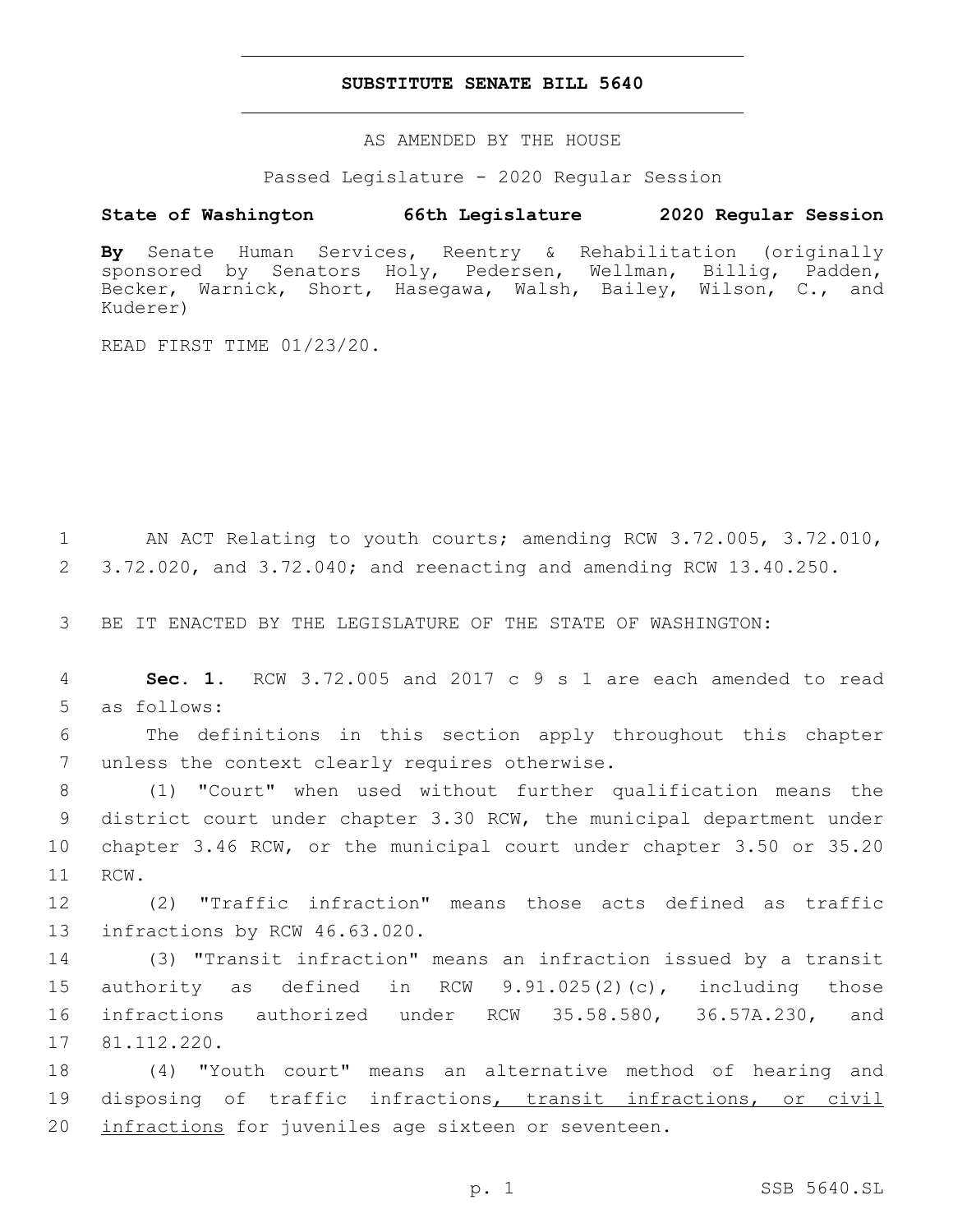1 **Sec. 2.** RCW 3.72.010 and 2017 c 9 s 2 are each amended to read 2 as follows:

 (1) A court created under chapter 3.30, 3.46, 3.50, or 35.20 RCW may create a youth court. The youth court shall have jurisdiction 5 over civil, traffic, and transit infractions alleged to have been committed by juveniles age sixteen or seventeen. The court may refer a juvenile to the youth court upon request of any party or upon its own motion. However, a juvenile shall not be required under this 9 section to have his or her civil, traffic, or transit infraction 10 referred to or disposed of by a youth court.

11 (2) To be referred to a youth court pursuant to this chapter, a 12 juvenile:

13 (a) ((May not have had a prior traffic or transit infraction 14 referred to a youth court;

 $(b)$ )) May not be under the jurisdiction of any court for a civil 16 infraction or for a violation of any provision of Title 46 RCW or for 17 unlawful transit conduct under RCW 9.91.025;

18  $((+e))$  (b) May not have any convictions for a violation of any 19 provision of Title 46 RCW or for unlawful transit conduct under RCW 20 9.91.025; and

21  $((\{d\}))(c)$  Must acknowledge that there is a high likelihood that 22 he or she would be found to have committed the civil, traffic, or 23 transit infraction.

 (3)(a) Nothing in this chapter shall interfere with the ability 25 of juvenile courts to refer matters to youth courts that have been established to provide a diversion for matters involving juvenile offenders who are eligible for diversion pursuant to RCW 13.40.070 (6) and (8) and who agree, along with a parent, guardian, or legal custodian, to comply with the provisions of RCW 13.40.600.

30 (b) Nothing in this chapter shall interfere with the ability of 31 student courts to work with students who violate school rules and 32 policies pursuant to RCW 28A.300.420.

 (4) A youth court under this chapter may accept referrals of traffic infractions, transit infractions, and civil infractions 35 committed by juveniles age twelve through fifteen from a juvenile court diversion unit under RCW 13.40.250(5), provided that the youth court follows all conditions of RCW 13.40.250(5). In this circumstance, the youth court shall maintain concurrent jurisdiction with the juvenile court only for the purpose of supervision of the diversion agreement.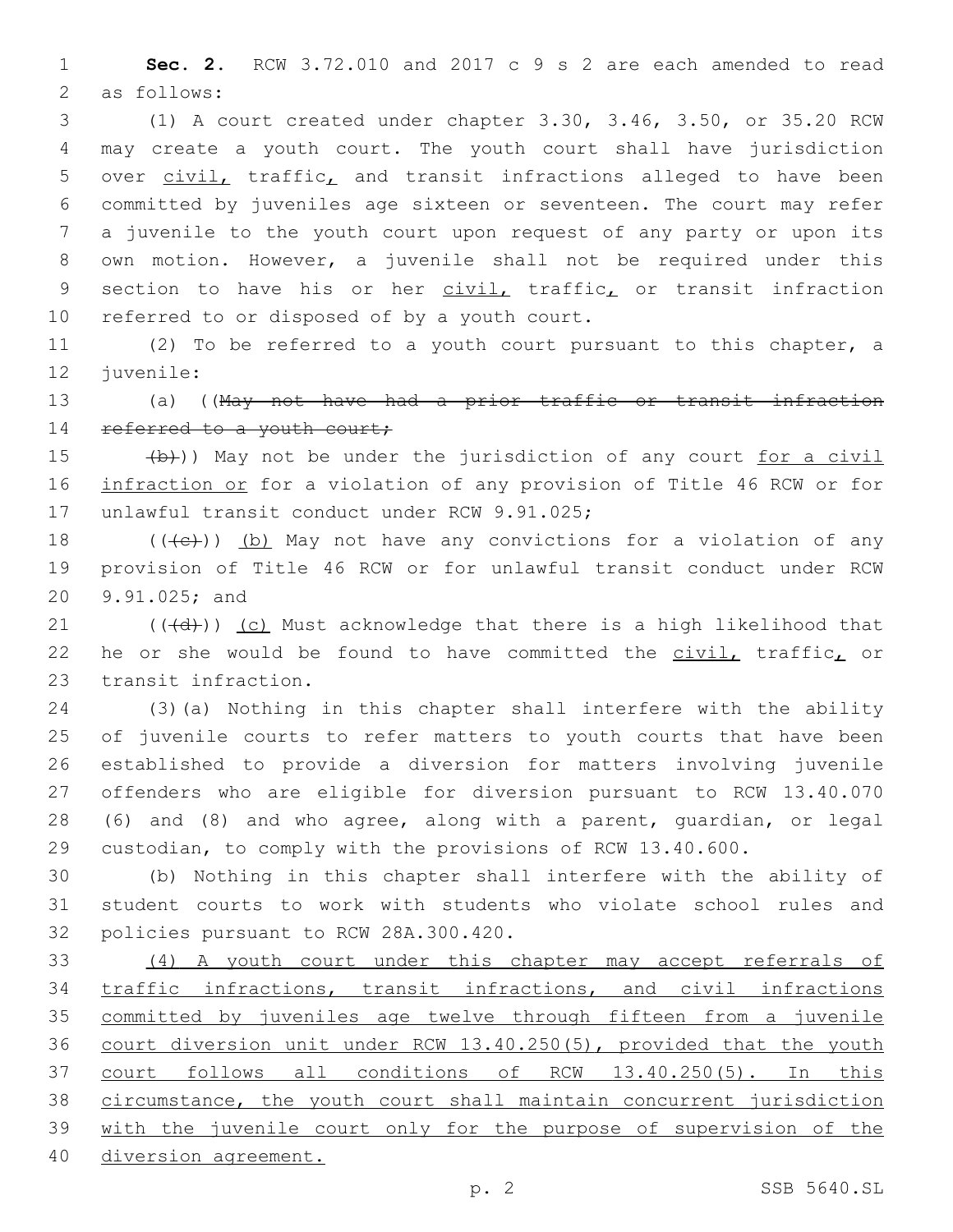**Sec. 3.** RCW 3.72.020 and 2017 c 9 s 3 are each amended to read 2 as follows:

 (1) A youth court agreement shall be a contract between a 4 juvenile accused of a traffic (( $\Theta$ )) infraction, transit infraction, or civil infraction and a court whereby the juvenile agrees to fulfill certain conditions imposed by a youth court in lieu of a 7 determination that ((a traffic or transit)) the infraction occurred. Such agreements may be entered into only after the law enforcement authority has determined that probable cause exists to believe that a 10 traffic (( $\Theta$ )) infraction, transit infraction, or civil infraction has been committed and that the juvenile committed it. A youth court agreement shall be reduced to writing and signed by the court and the youth accepting the terms of the agreement. Such agreements shall be 14 entered into as expeditiously as possible.

 (2) Conditions imposed on a juvenile by a youth court shall be 16 limited to one or more of the following:

 (a) Community service not to exceed one hundred fifty hours, not to be performed during school hours if the juvenile is attending 19 school;

 (b) Attendance at defensive driving school or driver improvement education classes or, in the discretion of the court, a like means of fulfilling this condition. The state shall not be liable for costs resulting from the youth court or the conditions imposed upon the 24 juvenile by the youth court;

 (c) A monetary penalty, not to exceed one hundred dollars. All monetary penalties assessed and collected under this section shall be deposited and distributed in the same manner as costs, fines, forfeitures, and penalties are assessed and collected under RCW 2.68.040, 3.46.120, 3.50.100, 3.62.020, 3.62.040, 35.20.220, and 46.63.110(7), regardless of the juvenile's successful or unsuccessful 31 completion of the youth court agreement;

 (d) Requirements to remain during specified hours at home, school, or work, and restrictions on leaving or entering specified 34 geographical areas;

(e) Participating in law-related education classes;

36 (f) Providing periodic reports to the youth court or the court;

37 (g) Participating in mentoring programs;

(h) Serving as a participant in future youth court proceedings;

39 (i) Writing apology letters; or

(j) Writing essays.40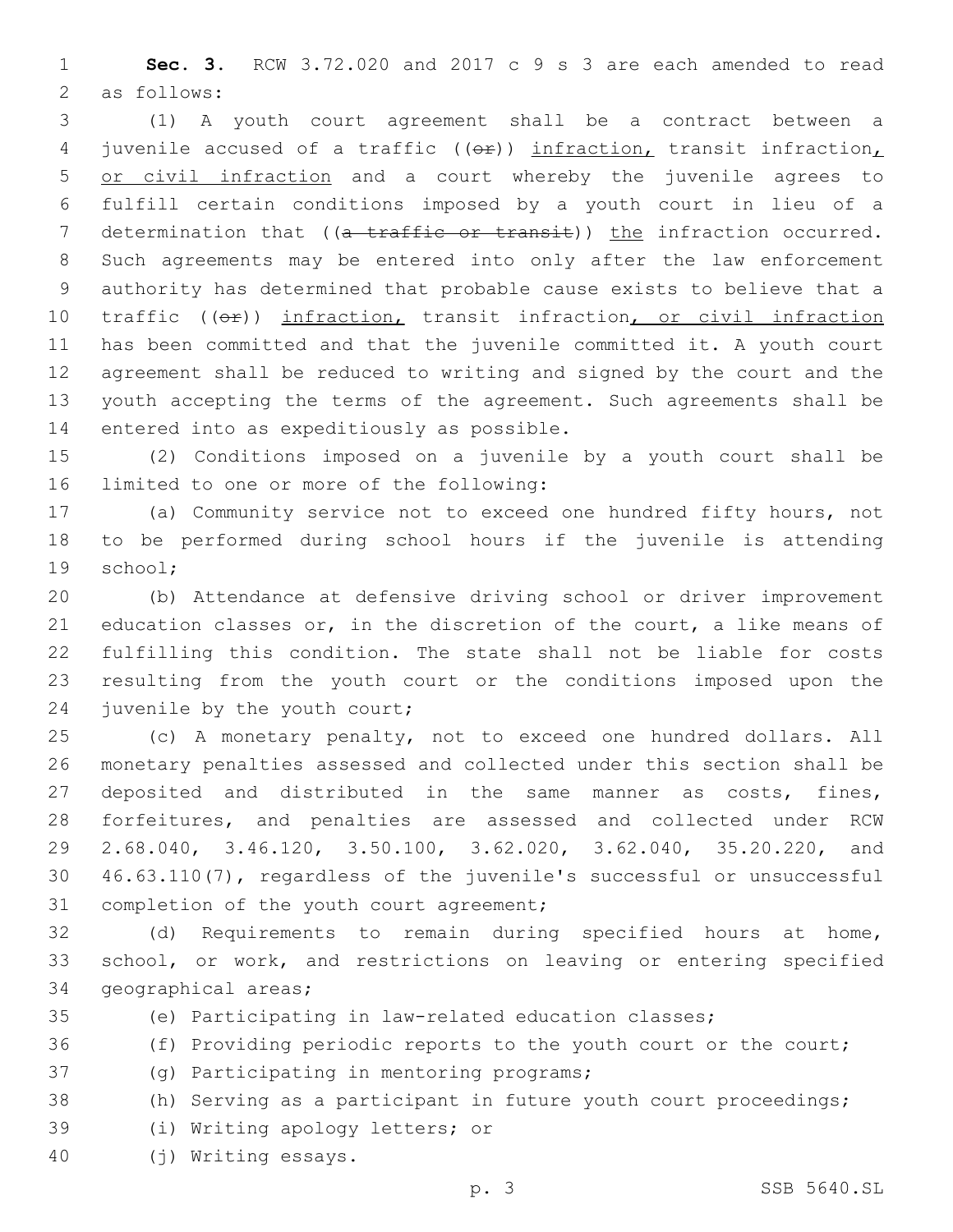(3) Youth courts may require that the youth pay any costs associated with conditions imposed upon the youth by the youth court.

 (a) A youth court disposition shall be completed within one 4 hundred eighty days from the date of referral.

 (b) The court, as specified in RCW 3.72.010, shall monitor the successful or unsuccessful completion of the disposition.

 (4) A youth court agreement may extend beyond the eighteenth 8 birthday of the youth.

 (5) Any juvenile who is, or may be, referred to a youth court shall be afforded due process in all contacts with the youth court regardless of whether the juvenile is accepted by the youth court or whether the youth court program is successfully completed. Such due process shall include, but not be limited to, the following:

 (a) A written agreement shall be executed stating all conditions in clearly understandable language and the action that will be taken by the court upon successful or unsuccessful completion of the 17 agreement;

 (b) Violation of the terms of the agreement shall be the only 19 grounds for termination.

 (6) The youth court shall, subject to available funds, be responsible for providing interpreters when juveniles need interpreters to effectively communicate during youth court hearings 23 or negotiations.

 (7) The court shall be responsible for advising a juvenile of his 25 or her rights as provided in this chapter.

 (8) When a juvenile enters into a youth court agreement, the court may receive only the following information for dispositional 28 purposes:

29 (a) The fact that a traffic  $((\Theta \oplus))$  infraction, transit infraction, or civil infraction was alleged to have been committed;

(b) The fact that a youth court agreement was entered into;

(c) The juvenile's obligations under such agreement;

 (d) Whether the juvenile performed his or her obligations under 34 such agreement; and

35 (e) The facts of the alleged ((traffic or transit)) infraction.

 (9) A court may refuse to enter into a youth court agreement with a juvenile. When a court refuses to enter a youth court agreement with a juvenile, it shall set the matter for hearing in accordance with all applicable court rules and statutory provisions governing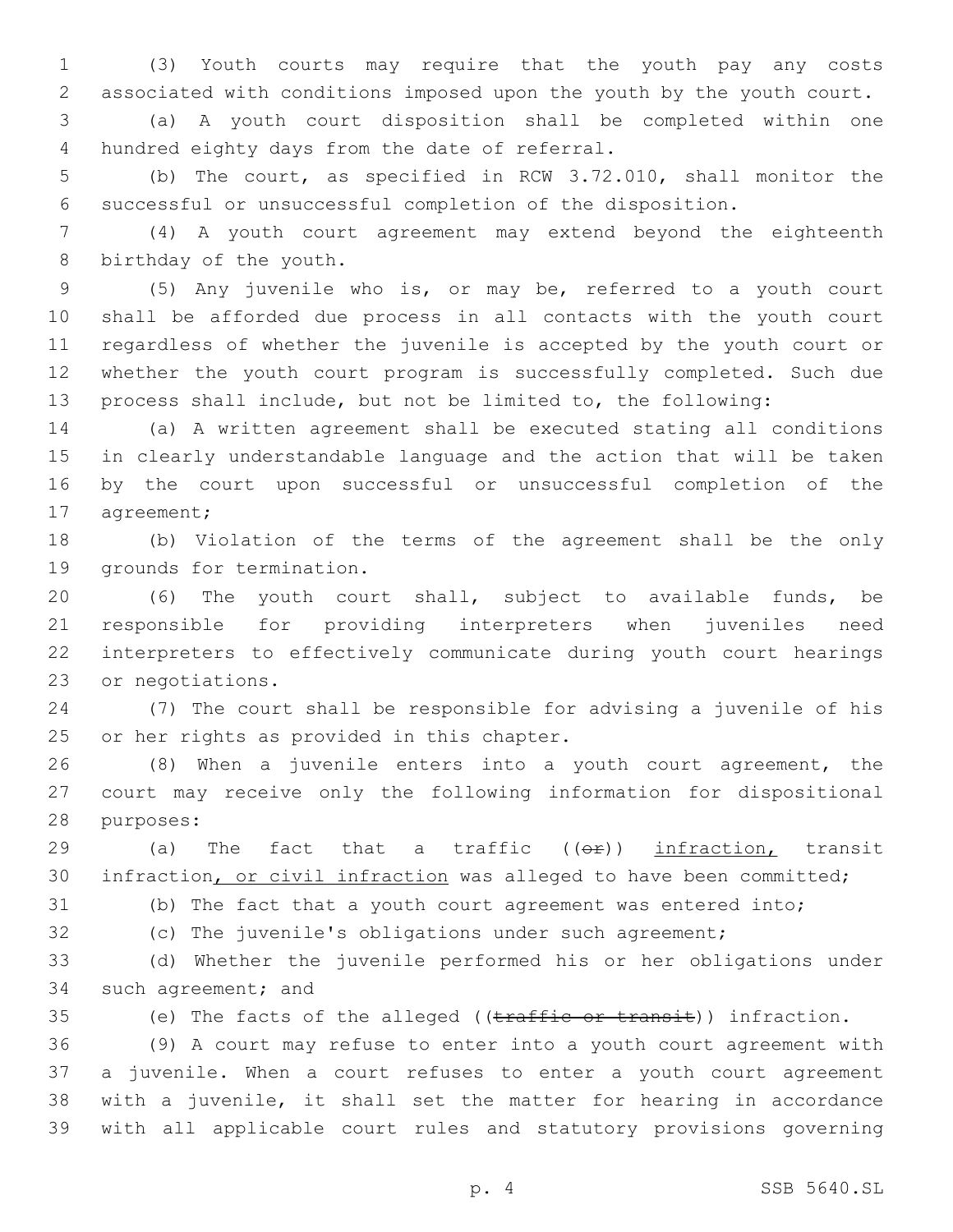1 the hearing and disposition of traffic ((and)) infractions, transit 2 infractions, and civil infractions.

 (10) If a monetary penalty required by a youth court agreement cannot reasonably be paid due to a lack of financial resources of the youth, the court may convert any or all of the monetary penalty into community service. The modification of the youth court agreement shall be in writing and signed by the juvenile and the court. The number of hours of community service in lieu of a monetary penalty shall be converted at the rate of the prevailing state minimum wage 10 per hour.

 **Sec. 4.** RCW 3.72.040 and 2017 c 9 s 5 are each amended to read 12 as follows:

 The administrative office of the courts shall encourage the courts to work with cities, counties, and schools to implement, expand, or use youth court programs for juveniles who commit traffic 16 (( $\Theta$ )) infractions, transit infractions, or civil infractions. Program operations of youth court programs may be funded by government and private grants. Youth court programs are limited to 19 those that:

 (1) Are developed using the guidelines for creating and operating youth court programs developed by nationally recognized experts in 22 youth court projects;

23 (2) Target youth ((ages sixteen and seventeen)) who are alleged 24 to have committed a traffic (( $\Theta$ r)) infraction, transit infraction, or 25 civil infraction; and

(3) Emphasize the following principles:26

(a) Youth must be held accountable for their problem behavior;

 (b) Youth must be educated about the impact their actions have on themselves and others including their victims, their families, and 30 their community;

 (c) Youth must develop skills to resolve problems with their 32 peers more effectively; and

 (d) Youth should be provided a meaningful forum to practice and 34 enhance newly developed skills.

 **Sec. 5.** RCW 13.40.250 and 2002 c 237 s 19 and 2002 c 175 s 28 are each reenacted and amended to read as follows:

 A traffic infraction, transit infraction, or civil infraction case involving a juvenile under the age of sixteen may be diverted in

p. 5 SSB 5640.SL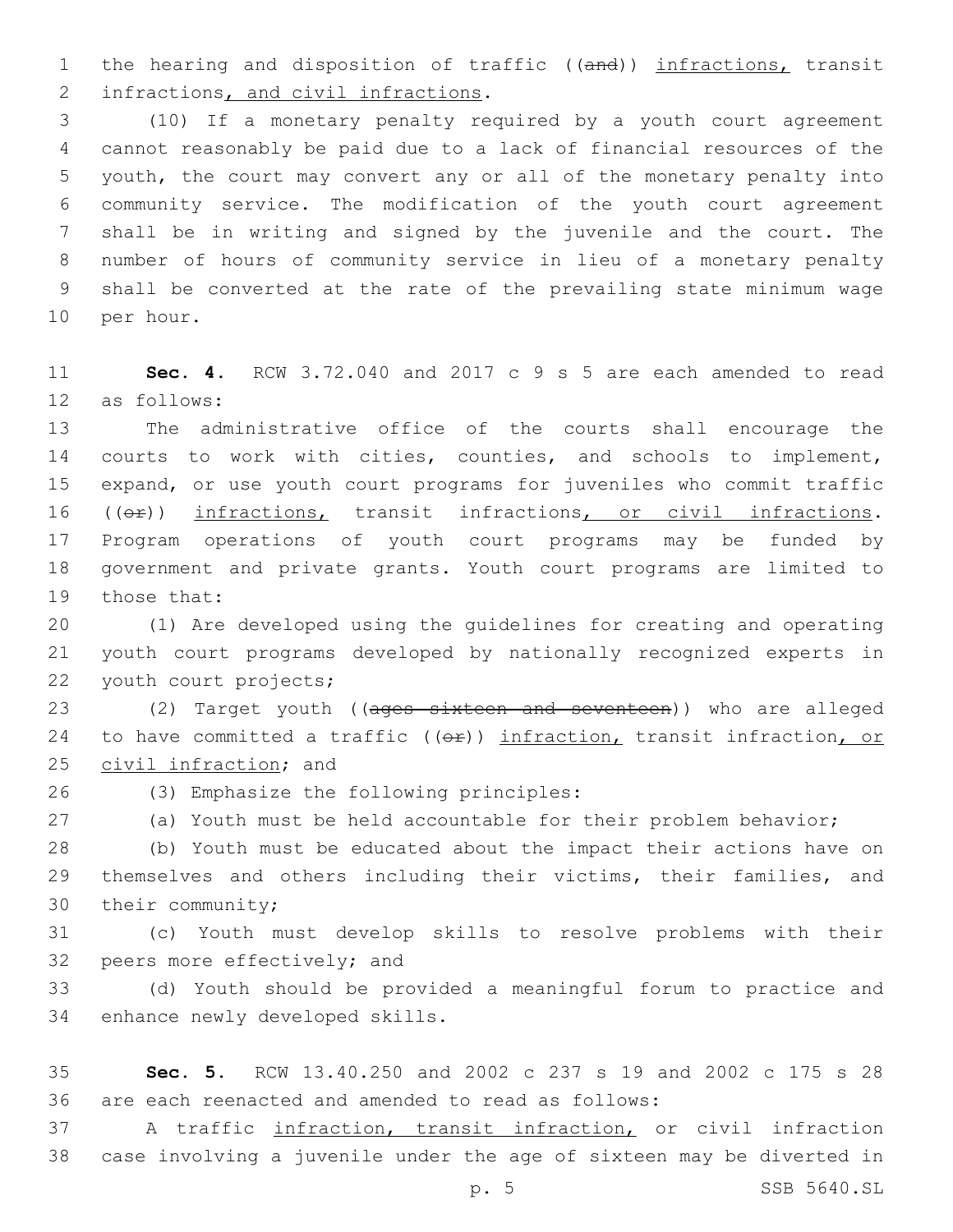accordance with the provisions of this chapter or filed in juvenile 2 court.

 (1) If a notice of a traffic infraction, transit infraction, or civil infraction is filed in juvenile court, the juvenile named in the notice shall be afforded the same due process afforded to adult 6 defendants in traffic infraction cases.

 (2) A monetary penalty imposed upon a juvenile under the age of 8 sixteen who is found to have committed a traffic infraction, transit 9 infraction, or civil infraction may not exceed one hundred dollars. At the juvenile's request, the court may order performance of a number of hours of community restitution in lieu of a monetary penalty, at the rate of the prevailing state minimum wage per hour.

 (3) A diversion agreement entered into by a juvenile referred pursuant to this section shall be limited to thirty hours of community restitution, or educational or informational sessions.

 (4) Traffic infractions, transit infractions, or civil infractions referred to a youth court pursuant to this section are subject to the conditions imposed by RCW 13.40.630.

 (5) ((If a case involving the commission of a traffic or civil 20 infraction or offense by a juvenile under the age of sixteen has been 21 referred to a diversion unit, an abstract of the action taken by the diversion unit may be forwarded to the department of licensing in the 23 manner provided for in RCW 46.20.270(2).) A diversion agreement 24 entered into by a juvenile referred pursuant to this section may include a requirement that the juvenile participate in a district or municipal youth court program under chapter 3.72 RCW, provided the youth court program accepts the referral and only subject to the following conditions:

 (a) Upon entering the diversion agreement, the juvenile shall be referred to the youth court program, the completion of which shall be 31 the only condition of the diversion agreement;

 (b) The juvenile shall not serve more than thirty hours of 33 participation in the youth court program;

 (c) Other than filing a petition for termination of the diversion 35 agreement in juvenile court, nothing concerning the juvenile's participation in the youth court program shall be filed in any public court file concerning the juvenile's participation or presence in the youth court program. The only written record of participation shall 39 be the diversion agreement entered into with the juvenile court, subject to confidentiality under chapter 13.50 RCW. No court cause